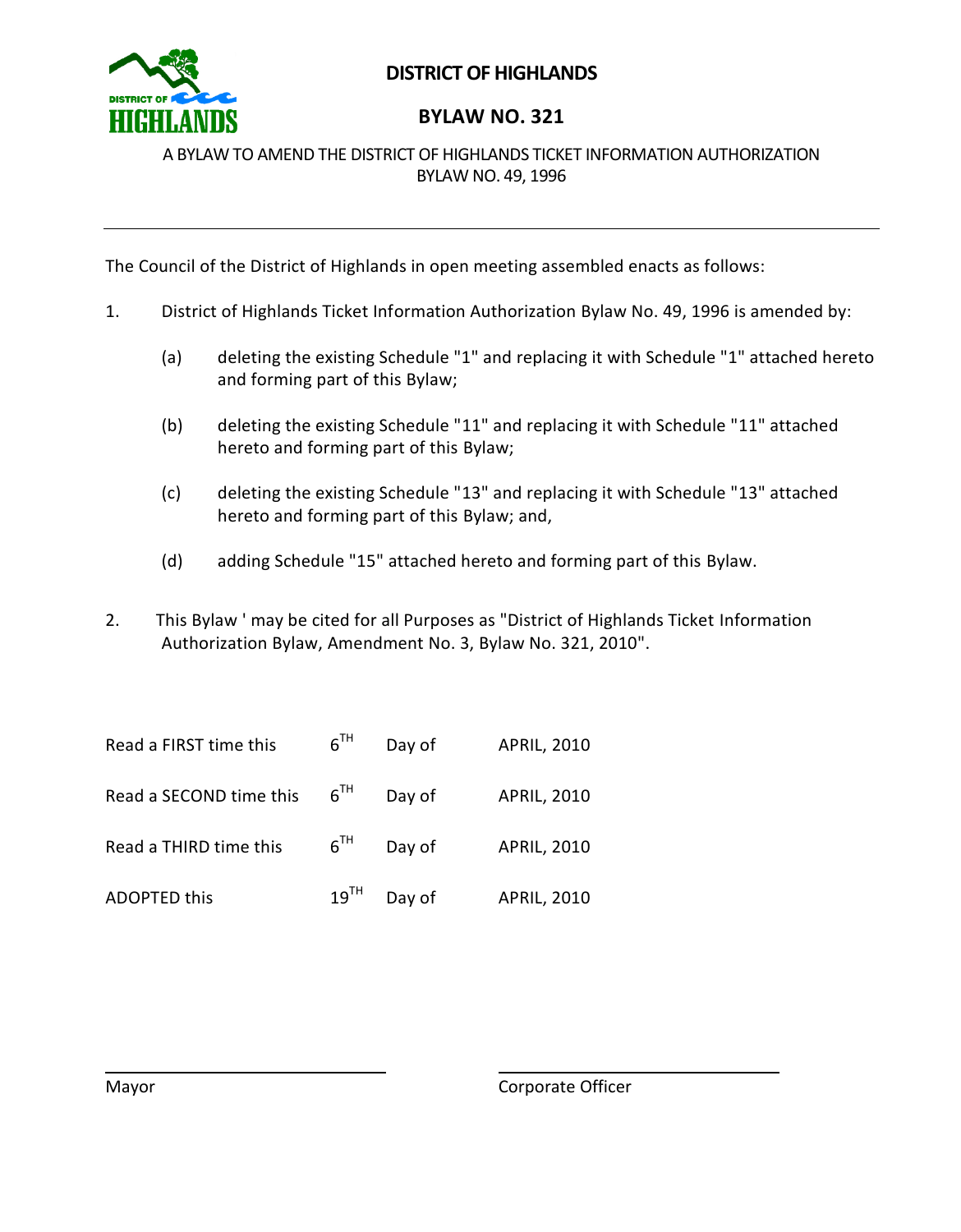#### SCHEDULE 1 TO BYLAW NO. 49

### **DESIGNATED BYLAW DESIGNATED BYLAW ENFORCEMENT OFFICER**

- 1. "Highlands Zoning Bylaw, No.100, 1998" Bylaw Enforcement Officer
- 2. Capital Regional District Bylaw No. 1987 **Bylaw Enforcement Officer** "Unsightly Premises Bylaw No. 1, 1991"
- 3. "District of Highlands Building Bylaw Enforcement Officer "Regulation Bylaw No. 61, 1995" Manuson Communication Building Inspector
- 4. Capital. Regional District Bylaw No. 1159 Bylaw Enforcement Officer "Amusement Machine and Games Royal Canadian Mounted Police Officer Room Regulation Bylaw, 1983"
- 5. Capital Regional District Bylaw No. 1473 Bylaw Enforcement Officer "Deposit of Soil, Prohibition Bylaw No. 2, 1986"
- 6. Capital Regional District Bylaw No. 1472 Bylaw Enforcement Officer "Soil Removal, Prohibition Bylaw No. 1, 1986"
- 7. Capital Regional District Bylaw No. 1465 Bylaw Enforcement Officer "Animal Regulation and Impounding Bylaw Animal Control Officer No. 1, 1986"
- 8. Capital Regional District Bylaw No. 961 Bylaw Enforcement Officer "Noise Suppression Bylaw, 1981" The Coval Canadian Mounted Police
- 9. Capital Regional District Bylaw No.1595 Bylaw Enforcement Officer "Langford Sign Bylaw, 1987"
- 10. "District of Highlands Emergency Services Bylaw Enforcement Officer Bylaw No. 264, 2005" The Chief, Deputy Fire Chief
- 11. "District of Highlands Tree Management Bylaw Enforcement Officer Bylaw No. 10, 1994"
- 12. "District of Highlands Bylaw No. 300 Bylaw Enforcement Officer
- 13. "District of Highlands Blasting Bylaw No. 67, 1996" Bylaw Enforcement Officer
- 14. "District of Highlands Fireworks Regulation Bylaw Enforcement Officer Bylaw No. 254, 2007" The Chief Sylaw No. 254, 2007"

to Regulate Roads and Traffic" Royal Canadian Mounted Police Officer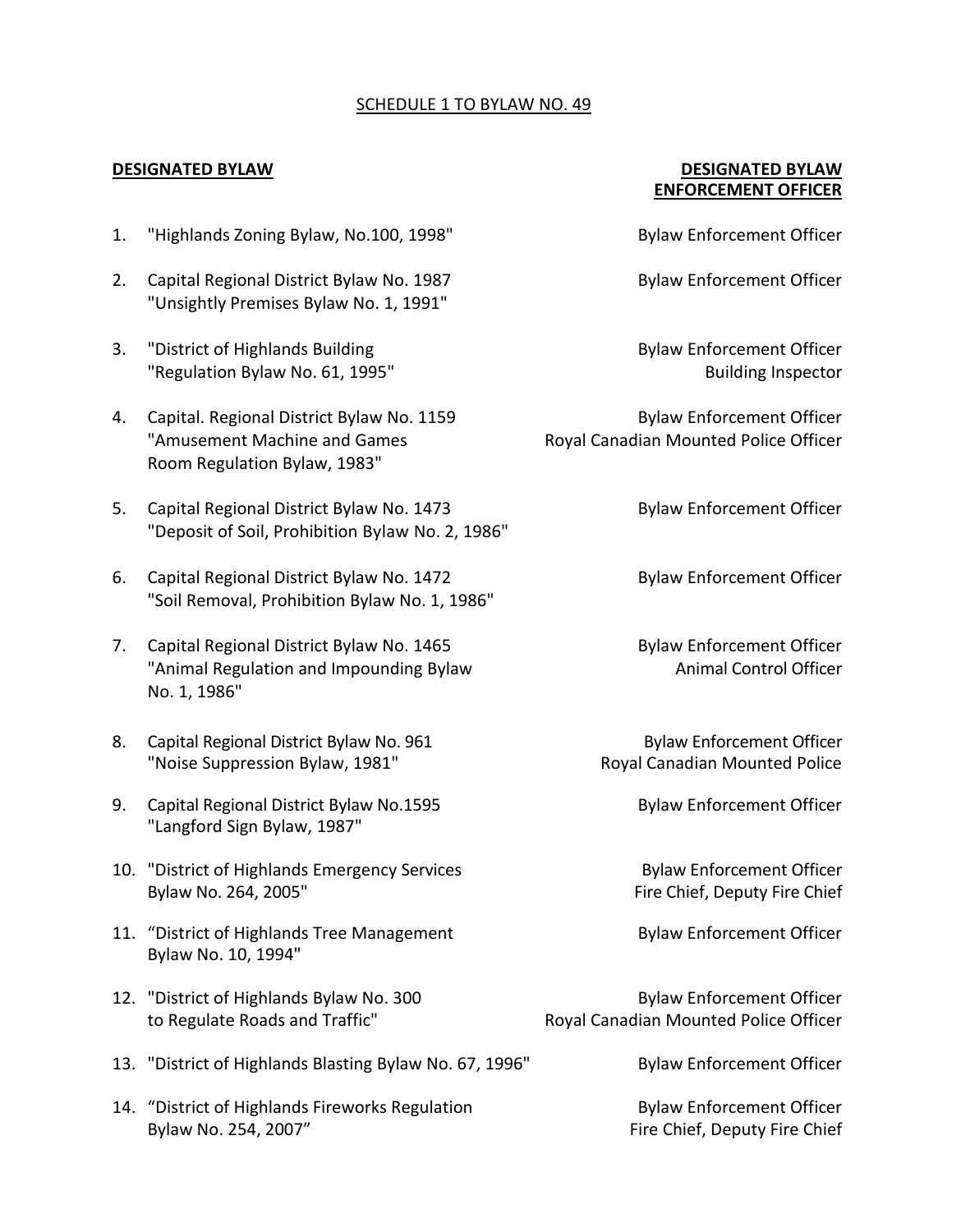## SCHEDULE 11 TO BYLAW NO. 49

#### **DISTRICT OF HIGHLANDS FIRE SERVICES BYLAW NO. 264, 2010**

|     | <b>WORDS OR EXPRESSIONS</b><br><b>DESIGNATING OFFENCE</b>                                    | <b>SECTION</b> | <b>FINE</b> |
|-----|----------------------------------------------------------------------------------------------|----------------|-------------|
| 1.  | Open air fire without permit                                                                 | 9(a)           | \$500.00    |
| 2.  | Fail to have adult in charge and in attendance, or<br>Sufficient tools and equipment on site | 9(c)           | S100.00     |
| 4.  | Create hazard/nuisance                                                                       | 9(d)           | \$100.00    |
| 5.  | Fire outside authorized hours                                                                | 9(e)           | \$100.00    |
| 6.  | Burn prohibited material                                                                     | 9(g)           | \$100.00    |
| 7.  | Unsecured building or structure                                                              | 12             | \$100.00    |
| 8.  | Drive over fire equipment                                                                    | 13(a)          | \$100.00    |
| 9.  | False alarm                                                                                  | 13(b)          | \$100.00    |
| 10. | Use fire hydrant/stand pipe                                                                  | 13(c)          | \$100.00    |
| 11. | Park within 15 metres of fire hydrant/ stand pipe                                            | 13(d)          | \$50.00     |
| 12. | Park in prohibited area                                                                      | 13(e)          | \$50.00     |
| 13. | Hazardous activity in building                                                               | 13(f)          | \$100.00    |
| 14. | Enclosed fire without permit                                                                 | 13(g)          | \$100.00    |
| 15. | Fail to provide required Equipment/ safeguards                                               | 13(g)(i)       | \$100.00    |
| 16. | Enter hazardous area                                                                         | 13(h)          | \$100.00    |
| 17. | Obstruct or interfere with roads/ streets/ or<br>approaches                                  | 13(i)          | \$200.00    |
| 18. | Obstruct, hinder, delay fire apparatus/vehicle/<br>equipment                                 | 13(k)          | \$200.00    |
| 19. | Discard burning object                                                                       | 13(1)          | \$200.00    |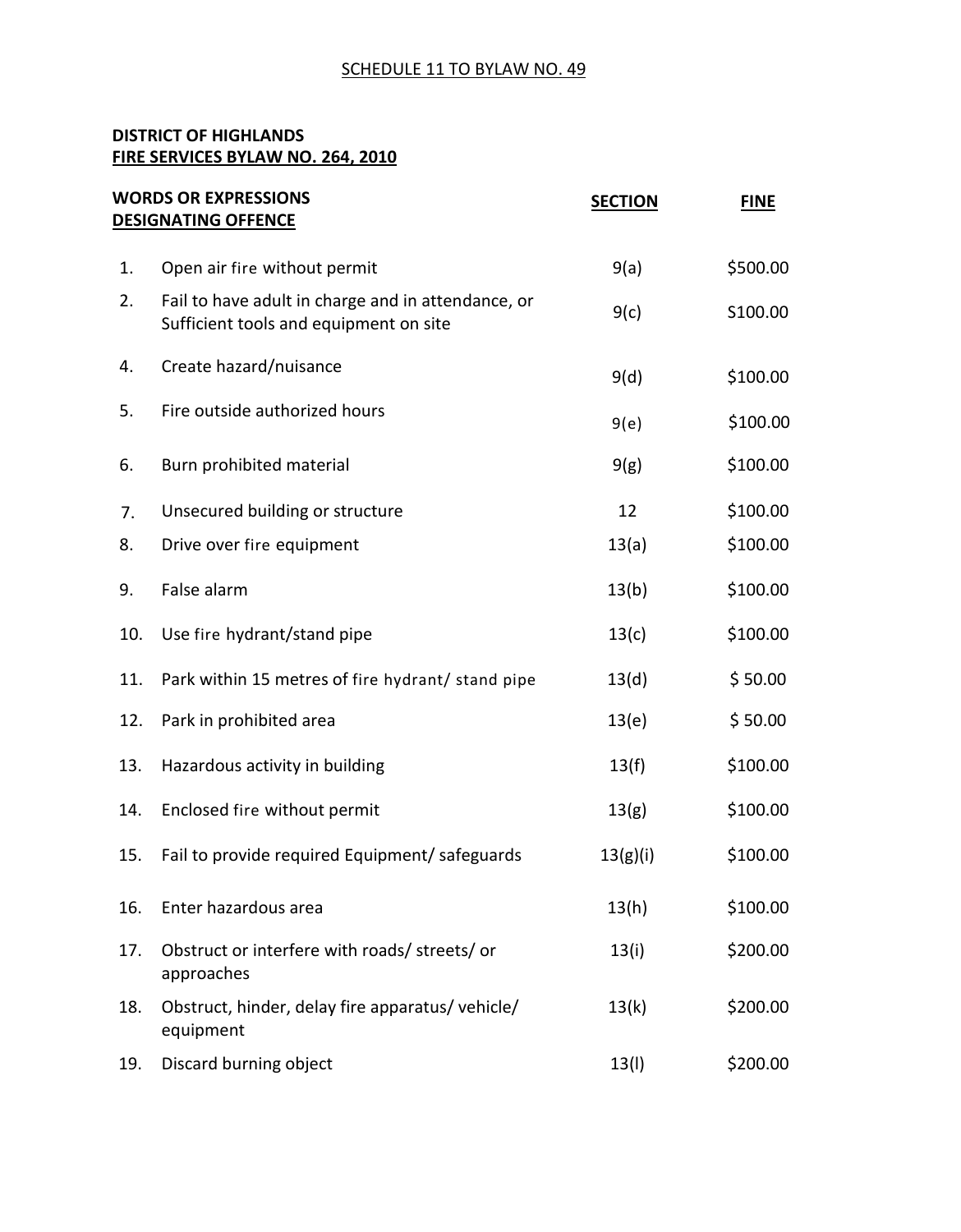## **DISTRICT OF HIGHLANDS FIRE SERVICES BYLAW NO. 264, 2010**

#### **WORDS OR EXPRESSIONS DESIGNATING OFFENSE SECTION FINE**

|     | DLJIGNATING OFFLIVJL                                                    | <b>JLLIUN</b> | LIIAL    |
|-----|-------------------------------------------------------------------------|---------------|----------|
| 20. | Fail to comply with hydrant regulations                                 | 14            | \$100.00 |
| 21. | Storage of explosives contrary to bylaw                                 | 15            | \$200.00 |
| 22. | Failure to comply – remedy of hazardous<br>condition                    | 16(a)         | \$200.00 |
| 23. | Interfere with prevention or suppression of fire                        | 19(a)         | \$200.00 |
| 24. | Prevent entry onto premises for which a fire alarm<br>has been received | 19(c)         | \$200.00 |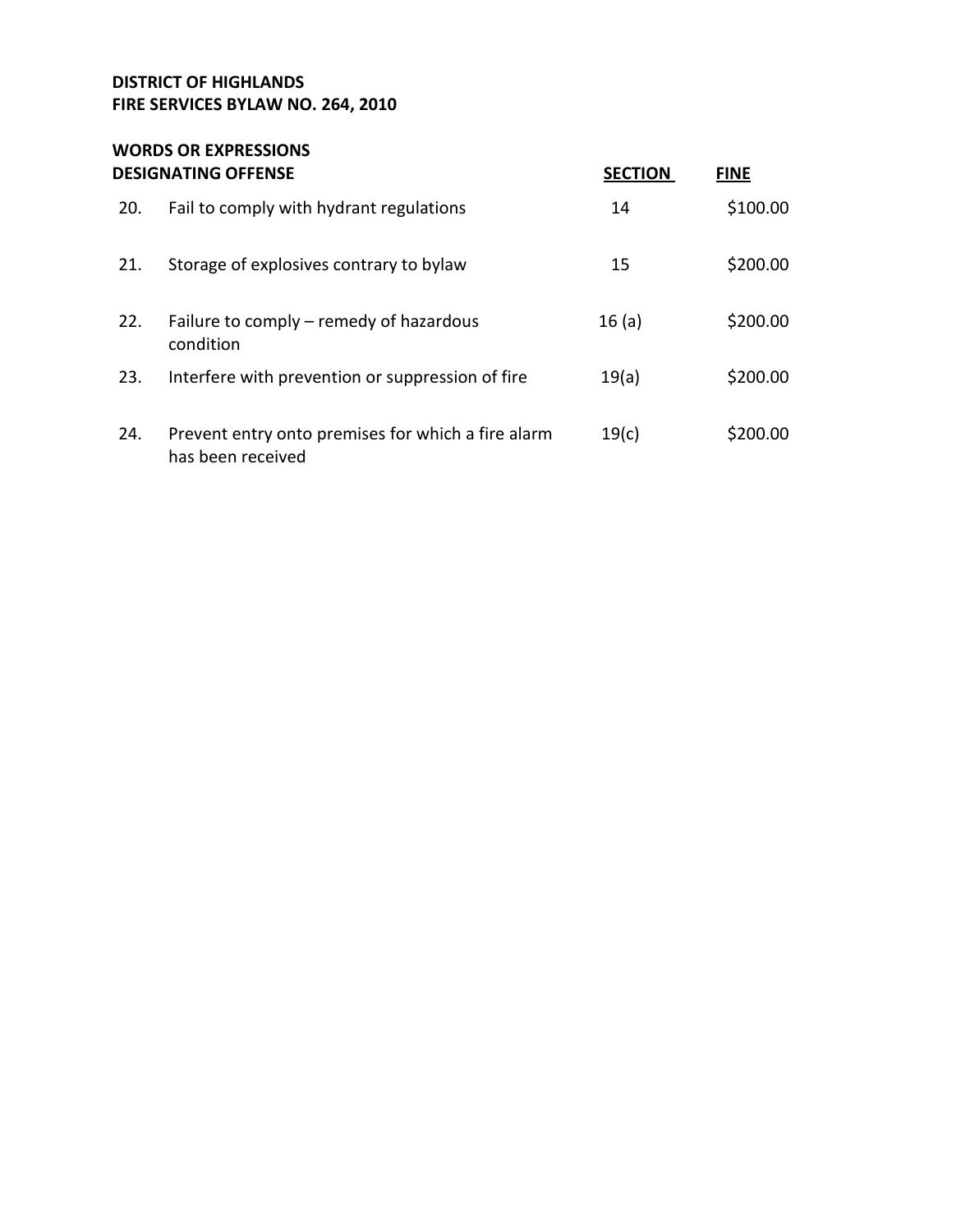#### SCHEDULE 13 TO BYLAW NO. 49

## **DISTRICT OF HIGHLANDS BYLAW NO. 300 TO REGULATE ROADS AND TRAFFIC**

|     | <b>WORDS OR EXPRESSIONS</b><br><b>DESIGNATING OFFENSE</b>              | <b>SECTION</b> | <b>FINE</b> |
|-----|------------------------------------------------------------------------|----------------|-------------|
| 1.  | Place imitation traffic control device                                 | 2.03           | \$100.00    |
| 2.  | Disobey traffic control device                                         | 2.06           | \$50.00     |
| 3.  | Damage/remove traffic control device                                   | 2.07           | \$100.00    |
| 4.  | Drive/walk on newly painted line                                       | 2.08           | \$75.00     |
| 5.  | Disobey local traffic only sign                                        | 3.01           | \$50.00     |
| 6.  | Fail to obey direction of police officer/ fire<br>department member    | 4.02           | \$100.00    |
| 7.  | Obstruct traffic                                                       | 4.03           | \$50.00     |
| 8.  | Park Contrary to moveable sign                                         | 5.04           | \$50.00     |
| 9.  | Park contrary to sign                                                  | 5.05           | \$50.00     |
| 10. | Park other than on right side of road                                  | 5.06           | \$25.00     |
| 11. | Park in excess of posted time                                          | 5.09           | \$25.00     |
| 12. | Park vehicle in excess of 4,000 kgs.                                   | 5.10(a)        | \$50.00     |
| 13. | Park vehicle in excess of 7 m. in length                               | 5.10(b)        | \$50.00     |
| 14. | Park detached trailer/camper                                           | 5.11           | \$50.00     |
| 15. | Park on trail                                                          | 5.12(a)        | \$50.00     |
| 16. | Park within 1.5 m. of driveway                                         | 5.12(b)        | \$25.00     |
| 17. | Park within intersection                                               | 5.12 $(c)$     | \$50.00     |
| 18. | Park within 5m of fire hydrant/ stand pipe/ water<br>storage           | 5.12(d)        | \$50.00     |
| 19. | Park within 6m of stop sign                                            | 5.12(e)        | \$50.00     |
| 20. | Park within 6m of entrance to public facility/fire<br>Hall/ playground | 5.12(f)        | \$50.00     |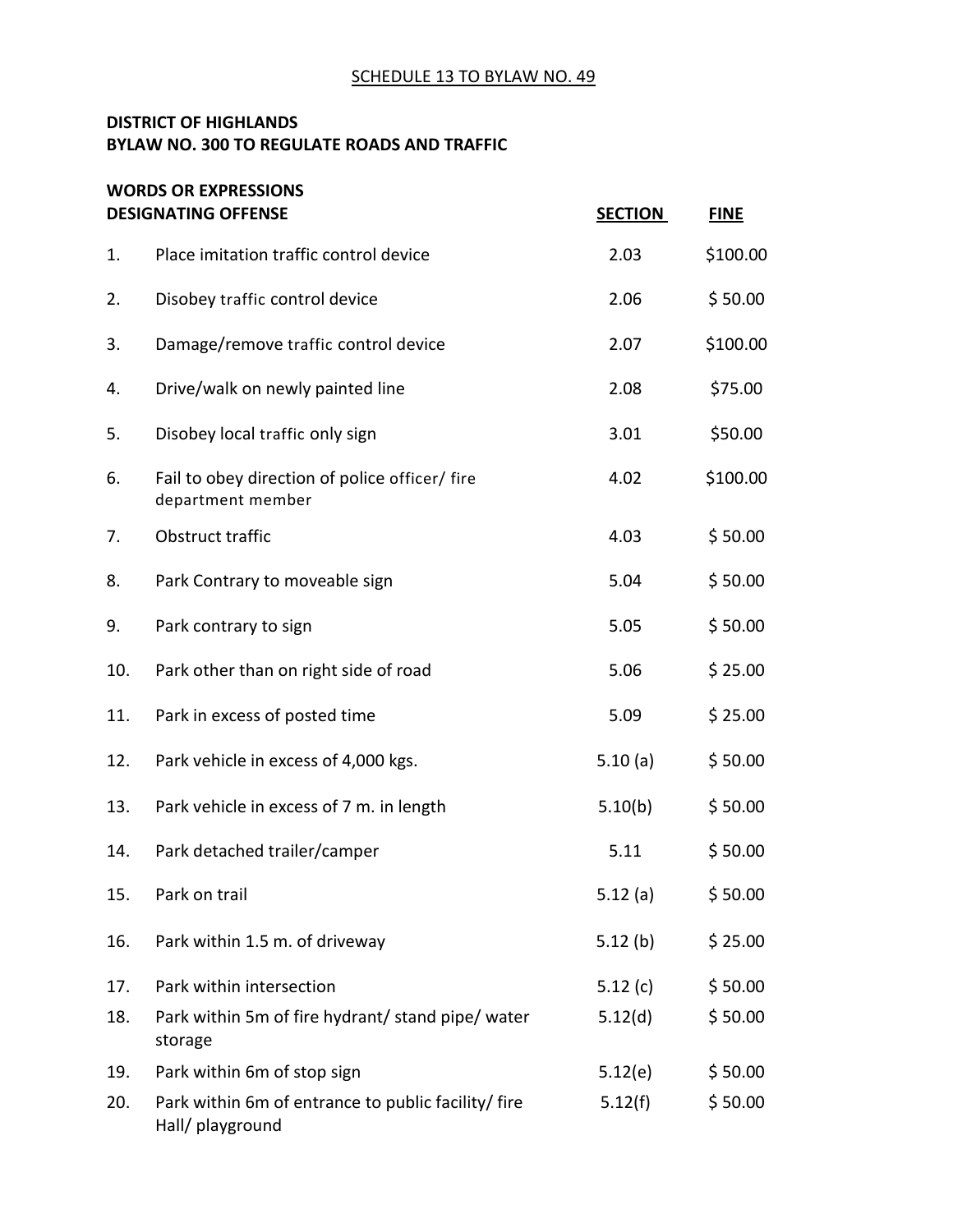## **DISTRICT OF HIGHLANDS BYLAW NO. 300 TO REGULATE ROADS AND TRAFFIC**

#### **WORDS OR EXPRESSIONS DESIGNATING OFFENSE SECTION FINE**

|     | ULSIUINA I IINU UFFEINSE                                                              | <u>SECTIUN</u>  | <u>FIINE</u> |
|-----|---------------------------------------------------------------------------------------|-----------------|--------------|
| 21. | Park to repair/store vehicle                                                          | 5.12 $(g)$ (i)  | \$50.00      |
| 22. | Park to display sign                                                                  | 5.12 $(g)$ (ii) | \$50.00      |
| 23. | Park alongside excavation/obstruction                                                 | 5.12(h)         | \$50.00      |
| 24. | Double parked                                                                         | 5.12(i)         | \$50.00      |
| 25. | Park on bridge/elevated structure                                                     | 5.12 $(j)$      | \$50.00      |
| 26. | Park contrary to traffic control device                                               | 5.12(k)         | \$50.00      |
| 27. | Obstruct visibility of traffic control device                                         | $5.12$ (l)      | \$50.00      |
| 28. | Park obstructing traffic                                                              | 5.12(m)         | \$50.00      |
| 29. | Occupancy of parked vehicle/trailer/camper                                            | 5.16            | \$75.00      |
| 30. | Park unlicensed vehicle                                                               | 5.17            | \$100.00     |
| 31. | Damage road right-of-way                                                              | 6.01            | \$100.00     |
| 32. | Place merchandise on road right-of-way                                                | 6.01            | \$100.00     |
| 33. | Organize/promote bicycle race without permit                                          | 6.03            | \$100.00     |
| 34. | No permit to occupy road right of way for<br>Building construction/repair/ demolition | 6.05            | \$100.00     |
| 35. | Place/leave chattel on road                                                           | 6.06            | \$100.00     |
| 36. | Place/construct structure on road<br>right of way without permit                      | 6.10            | \$100.00     |
| 37. | Deposit loose material on road right of way                                           | 6.12(a)         | \$100.00     |
| 38. | Allow water onto road                                                                 | 6.12(b)         | \$100.00     |
| 39. | Insecure load                                                                         | 6.12(c)         | \$100.00     |
| 40. | Deposit soil from vehicle on road                                                     | $6.12$ (d)      | \$100.00     |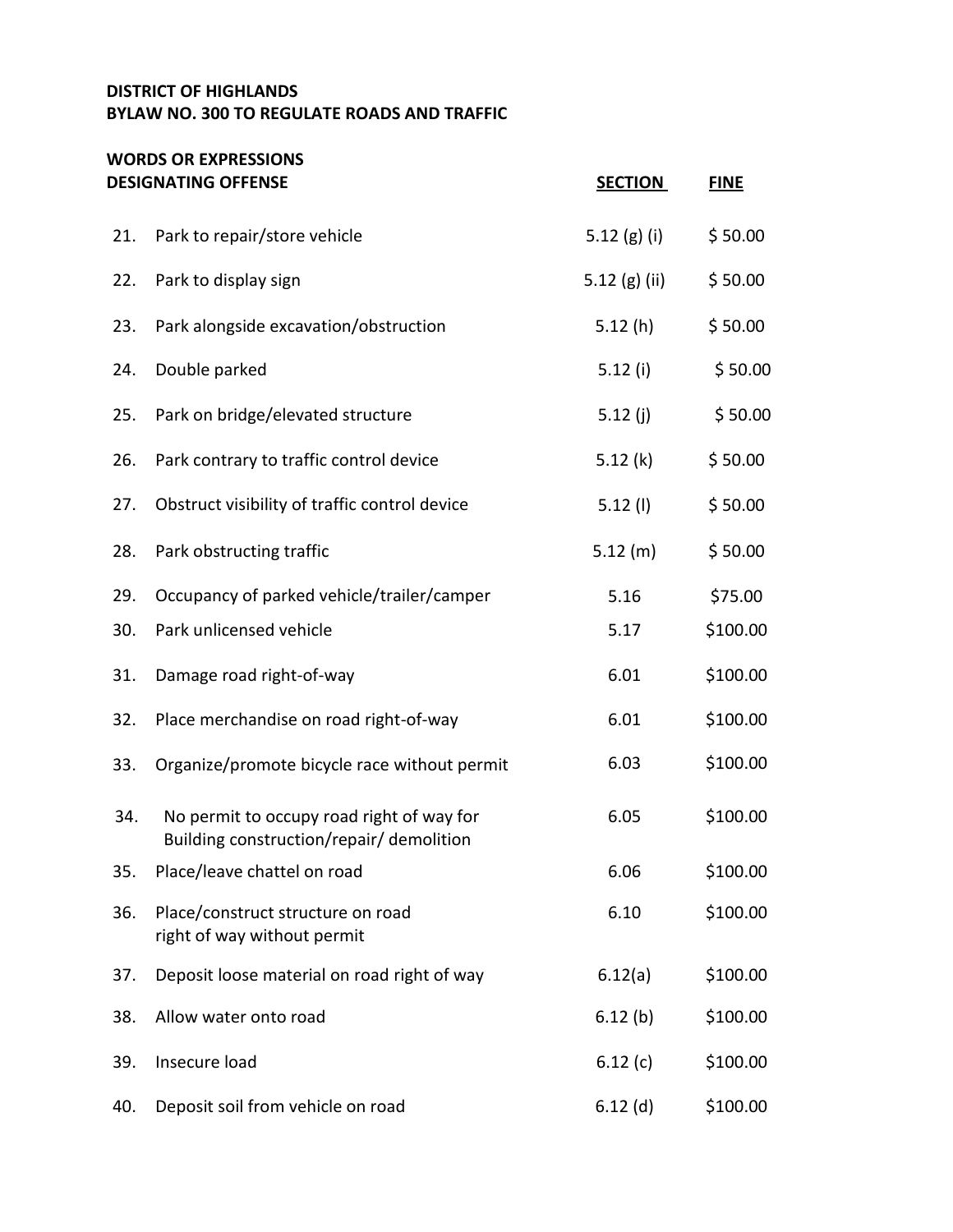#### **DISTRICT OF HIGHLANDS BYLAW NO. 300 TO REGULATE ROADS AND TRAFFIC**

#### **WORDS OR EXPRESSIONS DESIGNATING OFFENSE SECTION FINE**

| 41. | Abandon vehicle/trailer/boat                                                    | 6.12(e) | \$100.00 |
|-----|---------------------------------------------------------------------------------|---------|----------|
| 42. | Deposit rubbish                                                                 | 6.13    | \$100.00 |
| 43. | Place wood/bricks/blocks/rock/stones/<br>debris on road right of way            | 6.14    | \$100.00 |
| 44. | Cut wood on road right-of-way                                                   | 6.15    | \$75.00  |
| 45. | Wood/coal deposited on road right-of-way<br>In excess of 24 hours               | 6.16    | \$50.00  |
| 46. | Deposit Wood/coal on road right-of-way<br>Creating obstruction                  | 6.17    | \$100.00 |
| 47. | Disfigure road without permit                                                   | 6.18    | \$100.00 |
| 48. | Remove material from road right-of-way/<br>park/ public property without permit | 6.19    | \$100.00 |
| 49. | Disturb surface/subsoil of road                                                 | 6.20    | \$100.00 |
| 50. | Construct driveway without permit                                               | 6.21    | \$100.00 |
| 51. | Vehicle/bicycle/trailer on trail                                                | 6.23    | \$75.00  |
| 52. | Damage tree/flower/foliage/shrubbery                                            | 6.25    | \$75.00  |
| 53. | Wheel/ tire projections                                                         | 6.27(a) | \$100.00 |
| 54. | No permit for road work under s. 7.02                                           | 8.01    | \$100.00 |
| 55. | Operate a vehicle in contravention to s. 8                                      | 8.07    | \$100.00 |
| 56. | Unsecured load, commercial vehicle                                              | 9.01    | \$100.00 |